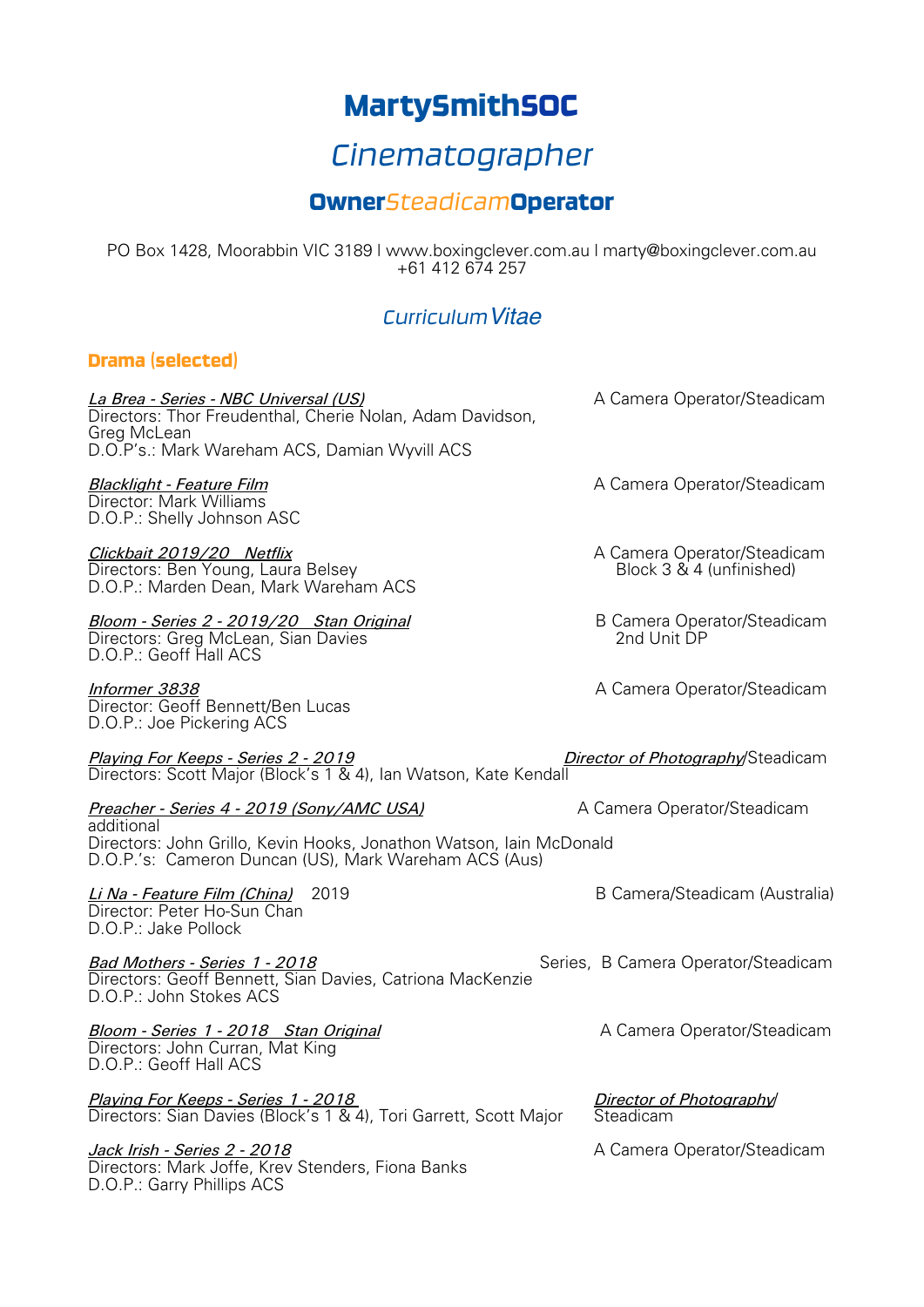### Commercials (selected)

| Sportsbet EAG                                       | <b>DP</b>          | Prod. Co.: Palomino<br>Director: Matt Weston                             |
|-----------------------------------------------------|--------------------|--------------------------------------------------------------------------|
| Adobe Premiere                                      | Steadicam/Operator | Prod. Co.: Exit Films<br>Director: Garth Davis/DP: Germain McMicking ACS |
| Nature's Table                                      | Steadicam          | Prod. Co.: The Otto Empire<br>Directors: Chris Hill/DP Sam Chiplin       |
| Ford<br>"Long After The Campaign"                   | Steadicam          | Prod. Co.: The Pound<br>Directors: The Dog Boys/DP Earle Dresner         |
| Coles - "Value"                                     | Steadicam          | Prod. Co.: Flinders Lane<br>Director: Ted Horton/DOP: Graeme Wood        |
| Coles - "New Girl"                                  | Steadicam          | Prod. Co.: Flinders Lane<br>Director: Ted Horton/DOP: Matthew Chuang     |
| Brotherhood of St Laurence DOP                      |                    | Prod. Co.: Bravada Films<br>Director: Dean Codrington/DOP: Marty Smith   |
| Ford Australia/The Voice                            | <b>DOP</b>         | Prod. Co.: Bravada Films<br>Director: Dean Codrington/DOP: Marty Smith   |
| CFA - "Leave & Live"                                | <b>DOP</b>         | Prod. Co.: Chocolate<br>Director: Dave Ellis/DOP: Marty Smith            |
| Lean Cuisine - Sonia Kruger                         | <b>DOP</b>         | Prod. Co.: Bravada Films<br>Director: Dean Codrington/DOP: Marty Smith   |
| Bunnings - "Diamond Coat"<br>(High Speed - 1000fps) | <b>DOP</b>         | Prod. Co.: Chocolate<br>Director: Dave Ellis/DOP: Marty Smith            |
| Ford Australia - "Almost"                           | <b>DOP</b>         | Prod. Co.: Bravada Films<br>Director: Dean Codrington/DOP: Marty Smith   |
| Maxibon - "Manchew"                                 | <b>DOP</b>         | Prod. Co.: The Pound<br>Director: Matt Weston/DOP: Marty Smith           |
| Toyota - "The Block"                                | <b>DOP</b>         | Prod. Co.: Adfarm<br>Director: Matt Bird/DOP: Marty Smith                |
| Kärcher - "Sorry Dad"                               | <b>DOP</b>         | Prod. Co.: Creatology<br>Director: Craig Hall/DOP: Marty Smith           |

Various other TVC credits from last 25 years, I have worked with a variety of agencies for an even broader range of products; as both DP and Steadicam operator.

I have shot spots for Sportsbet, Ford Australia, Lean Cuisine, Rolex, Mars, Ford Global, Cricket Australia, Nestlé, TAC, McDonalds, Red Rooster, Toyota, Stihl, Farmers Union and many more brands - all produced through some of this country's best production companies: Exit, The Pound, The Guild, Catfish, Zealot, Chocolate, Syndicate Films, Bravada Films to name a few.